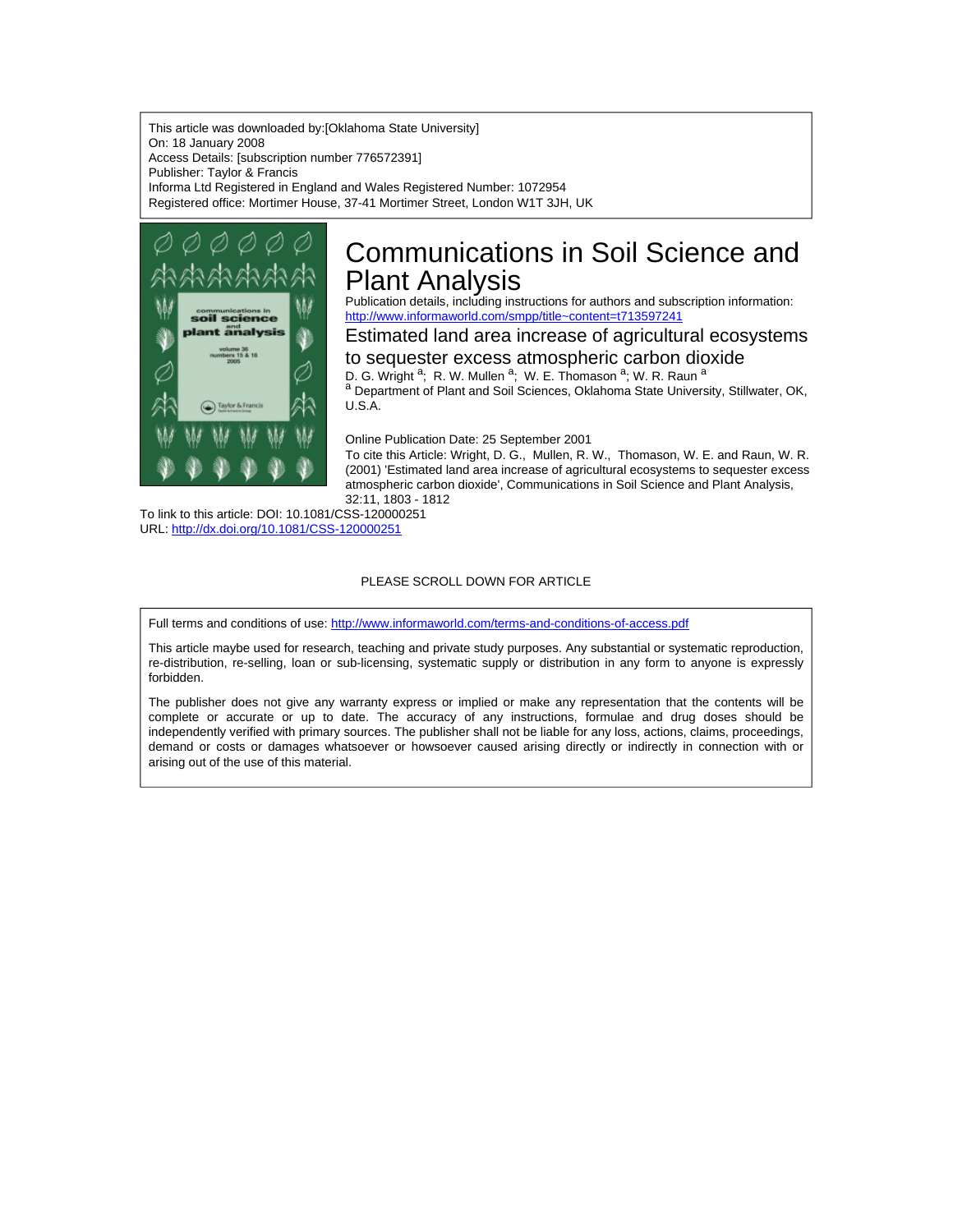#### COMMUN. SOIL SCI. PLANT ANAL., 32(11&12), 1803–1812 (2001)

### ESTIMATED LAND AREA INCREASE OF AGRICULTURAL ECOSYSTEMS TO SEQUESTER EXCESS ATMOSPHERIC CARBON DIOXIDE

### D. G. Wright, R. W. Mullen,\* W. E. Thomason, and W. R. Raun

Department of Plant and Soil Sciences, 044 Agricultural Hall, Oklahoma State University, Stillwater, OK 74078

#### ABSTRACT

An estimated 3.3 Pg carbon (C) is accumulating in the atmosphere annually, with carbon dioxide  $(CO<sub>2</sub>)$  concentrations increasing approximately 1.5–2.0 ppm per year. The conversion of land to agroforestry, rangeland, and cropping systems has been identified as a possible option to offset rising  $CO<sub>2</sub>$  levels. The objective of this work was to estimate the increase in land area for the leading global cereal crops (maize, rice, wheat), temperate rangeland, and temperate forest ecosystems to sequester the surplus atmospheric C. Based on calculations and previously published data, maize cropping systems are the most efficient at sequestering C. An additional  $6.7-7.6 \times 10^8$ ha of maize would be required to assimilate the 3.3 Pg C  $yr^{-1}$ , a 477–543% increase in global

Copyright q 2001 by Marcel Dekker, Inc. www.dekker.com

Contribution from the Oklahoma Agricultural Experiment Station, Oklahoma State University, Stillwater, OK 74078, USA. Published with approval of the Director, Oklahoma Agricultural Experiment Station.

<sup>\*</sup>Corresponding author. E-mail address: rwm@okstate.edu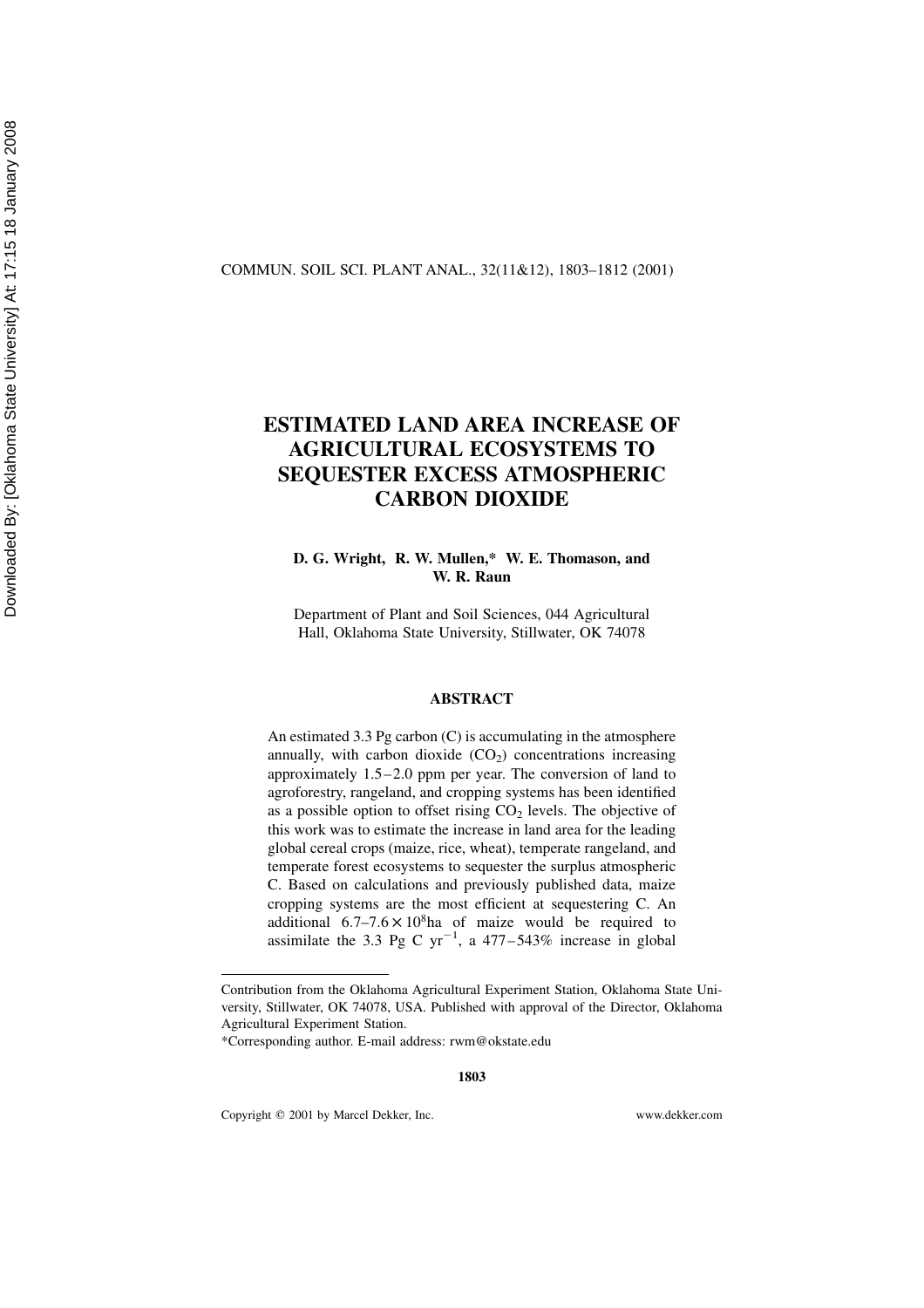| <b>ORDER</b> |  | <b>REPRINTS</b> |
|--------------|--|-----------------|
|--------------|--|-----------------|

#### 1804 WRIGHT ET AL.

corn production. Agroforestry appears to be the only agricultural system that could realistically be implemented to reduce global  $CO<sub>2</sub>$  levels with a calculated increase of 4.6–4.6  $\times$  10<sup>8</sup>ha (a 52– 66% growth in worldwide area). Also, the estimated net productivity of  $6.7-7.1$  Mg C ha<sup>-1</sup> for temperate forests is significantly greater than the productivity of maize, rice, or wheat cropping systems, which ranged from  $2.7-4.3$  Mg C ha<sup>-1</sup>. Increasing land area for agricultural production may not be the answer to the global C dilemma, but intensive management systems that result in increased soil organic matter are a significant part of the solution.

#### INTRODUCTION

Carbon dioxide  $(CO_2)$  is a greenhouse gas that is believed to contribute to global warming  $(1, 2)$ . The concentration of  $CO<sub>2</sub>$  in the atmosphere is increasing by 1.5–2.0 ppm per year, giving rise to an approximate  $0.5^{\circ}$ C increase in global temperature (3, 4). Keeling and Whorf (5), report an increase in atmospheric  $CO<sub>2</sub>$ concentration from 280 ppm to a present level of 365 ppm over the past 60 years. Approximately  $3.3\,\text{PgC}$  is added to the atmosphere each year from numerous natural and anthropogenic processes $(6)$ . The increase in atmospheric levels is primarily due to fossil fuel burning and deforestation (7). Additionally, the oxidizing of soil organic matter from cultivation has accounted for an estimated  $6-25\%$  of the 80 mg  $kg^{-1}$  increase in atmospheric CO<sub>2</sub> over the past 150 years (8).

To offset atmospheric accumulation of  $CO<sub>2</sub>$  and global warming, the conversion of land to agroforestry, rangeland, and no-till/minimum till cropping systems has been identified. Plant photosynthesis can increase the net carbon flux from the atmosphere to terrestrial ecosystems (9). Carbon sequestration of crops, grassland, and forest systems differs greatly and is difficult to predict due to poor understanding of the biogeochemical dynamics of C among plants, soil, and the atmosphere (10). Many scientists believe that agriculture can have the greatest impact in reducing atmospheric C due to our ability to intensively manage agriculture over long periods of time. The U.S. Department of Energy published a report that categorized the C sequestration potential of intensively managed biomes (11). Forestry displayed the highest level of potential C sequestration quantitatively with an estimate of  $1-3$  Pg C yr<sup>-1</sup>, but qualitatively the sustained management of forests was ranked moderate. Likewise, the sequestration by cropping systems was assessed to be  $0.85-0.90$  Pg C yr<sup>-1</sup> and ranked high in intensive sustained management. Rangeland sequestered 1.2 Pg C  $yr^{-1}$  and had a moderate ranking in sustained management. Increasing land area in agricultural production that sequesters greater concentrations of  $CO<sub>2</sub>$  appears to be an

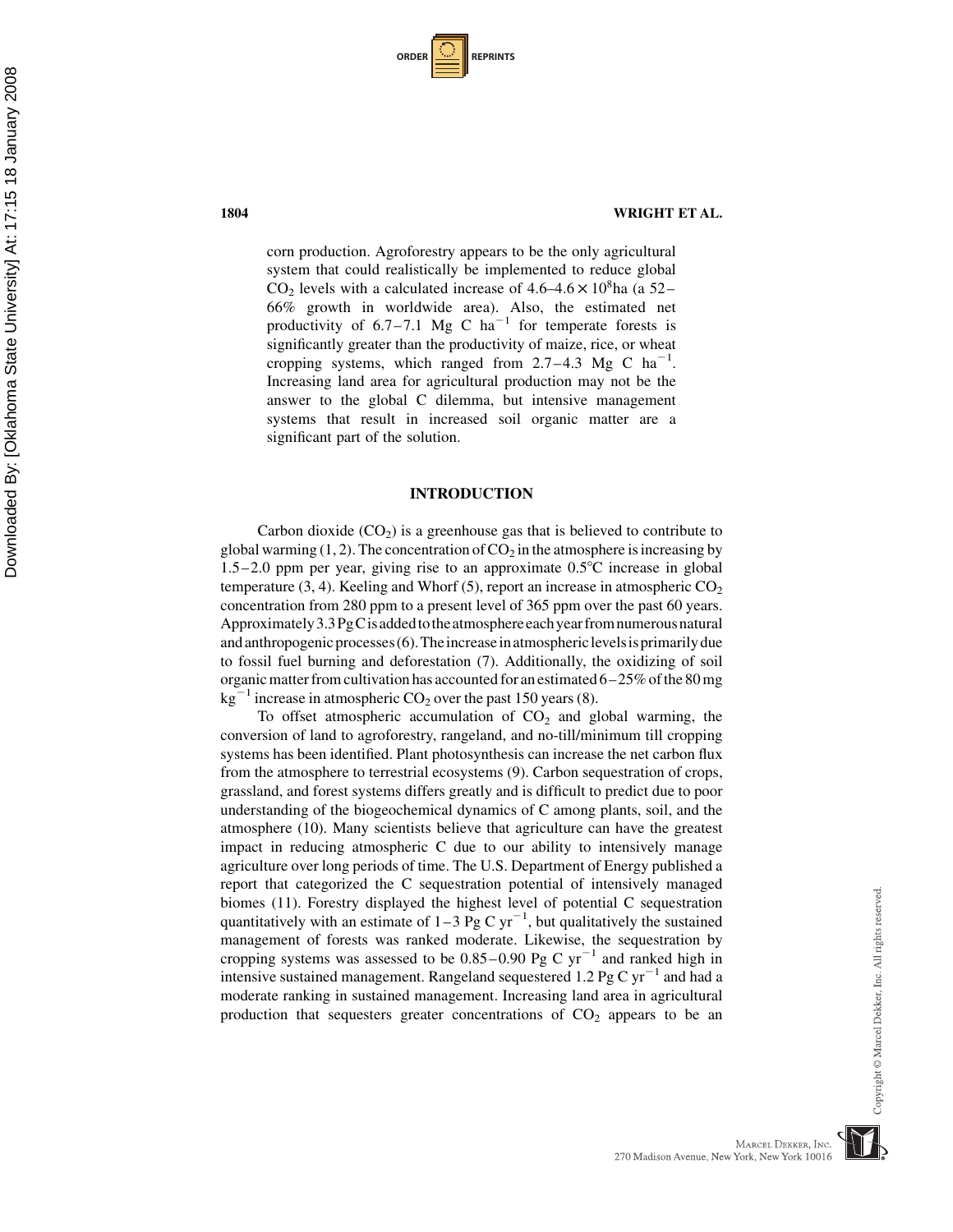**ORDER REPRINTS**

|                                                                                                                                                                                                                                                                          |                                       | Atmospheric $CO2$ Using Harvest Index and %C in Biomass       |                          | ORDER<br>SERVICE<br>TRIP SERVICE<br>TRIP SERVICE<br>TRIP SERVICE<br>TRIP SERVICE<br>TRIP SERVICE<br>TRIP SERVICE<br>TRIP SERVICE<br>Atmosfiberic CO <sub>2</sub> Using Harvest Index and %C in Biomass |                            |                                                                     |
|--------------------------------------------------------------------------------------------------------------------------------------------------------------------------------------------------------------------------------------------------------------------------|---------------------------------------|---------------------------------------------------------------|--------------------------|--------------------------------------------------------------------------------------------------------------------------------------------------------------------------------------------------------|----------------------------|---------------------------------------------------------------------|
|                                                                                                                                                                                                                                                                          |                                       | Maize                                                         |                          | Rice                                                                                                                                                                                                   |                            | Wheat                                                               |
| ta<br>sta<br>Comporent<br>Comporent<br>Comporent<br>Comporent<br>Comporent<br>Comporent<br>Comporent<br>Comporent<br>Comporent<br>Comporent<br>Comporent<br>Comporent<br>Comporent<br>Comporent<br>Comporent<br>Comporent<br>Comporent<br>Comporent<br>Comporent<br>Comp | Value                                 | Reference and/or<br>Calculation                               | Value                    | Reference and/or<br>Calculation                                                                                                                                                                        | Value                      | Reference and/or<br>Calculation                                     |
| Averagemlobal<br>yield in $\sqrt[3]{2999}$                                                                                                                                                                                                                               | 4.32 Mg ha <sup><math>-1</math></sup> | FAO, 2000                                                     | 3.84 Mg ha <sup>-1</sup> | FAO, 2000                                                                                                                                                                                              | 2.73 Mg ha <sup>-1</sup>   | FAO, 2000                                                           |
| Harvest Medex                                                                                                                                                                                                                                                            | 50%                                   | Sinclair, 1998; Dale<br>and Drennan, 1997                     | 50%                      | Sinclair, 1998                                                                                                                                                                                         | 50%                        | Slafer et al., 1999                                                 |
| Total bionnass per<br>hectare $\Box$                                                                                                                                                                                                                                     | $8.64\ \mathrm{Mg}\ \mathrm{ha}^{-1}$ | 4.32 Mg maize ha <sup>-1*</sup><br>0.5 (harvest index)        | 7.68 Mg ha <sup>-1</sup> | 3.84 Mg maize ha <sup><math>-1</math>*</sup><br>0.5 (harvest index)                                                                                                                                    | 5.46 Mg ha <sup>-1</sup>   | 2.73 Mg maize ha <sup><math>-1</math>*</sup><br>0.5 (harvest index) |
| Percent C in<br>biomass                                                                                                                                                                                                                                                  | 50%                                   | Fischer and Turner,<br>1978                                   | 50%                      | Fischer and Turner,<br>1978                                                                                                                                                                            | 50%                        | Fischer and Turner,<br>1978                                         |
| Total C in biomass<br>per hectare                                                                                                                                                                                                                                        | 4.32 Mg ha <sup>-1</sup>              | 8.64 Mg maize ha <sup><math>-1</math>*</sup><br>$0.5~(\%C)$   | 3.84 Mg ha <sup>-1</sup> | 7.68 Mg maize ha <sup><math>-1</math>*</sup><br>$0.5~(\%C)$                                                                                                                                            | 2.73 $Mg$ ha <sup>-1</sup> | 5.46 Mg maize ha <sup>-1*</sup><br>$0.5~(\%C)$                      |
| Total atmospheric<br>C excess                                                                                                                                                                                                                                            |                                       |                                                               | $3.3 \times 10^9$ Mg     | Follett and McConkey,<br>2000                                                                                                                                                                          |                            |                                                                     |
| Area required to<br>sequester excess C                                                                                                                                                                                                                                   | $7.6 \times 10^8$ ha                  | $3.3 \times 10^9$ Mg C/4.32<br>$Mg$ C ha <sup>-1</sup>        | $8.59 \times 10^8$ ha    | $3.3 \times 10^9$ Mg C/3.84<br>$Mg$ C ha <sup>-1</sup>                                                                                                                                                 | $1.2 \times 10^9$ ha       | $3.3 \times 10^9$ Mg C/2.73<br>$MgC$ ha <sup>-1</sup>               |
| 1999 global land<br>area in production                                                                                                                                                                                                                                   | $1.4 \times 10^8$ ha                  | FAO, 2000                                                     | $1.53 \times 10^8$ ha    | FAO, 2000                                                                                                                                                                                              | $2.14 \times 10^8$ ha      | FAO, 2000                                                           |
| <b>Estimated</b> percent<br>increase in global<br>production to<br>sequester excess<br>CO <sub>2</sub>                                                                                                                                                                   | 543%                                  | $(7.6 \times 10^8 \text{ ha}/1.4 \times$<br>$10^8$ ha)* $100$ | 561%                     | $(8.59 \times 10^8 \text{ ha}/1.53 \times$<br>$10^8$ ha)* $100$                                                                                                                                        | 561%                       | $(1.2 \times 10^9 \text{ ha}/2.14 \times$<br>$10^8$ ha)* $100$      |

 $\overline{\mathbf{1}}$ 

**1805** 

ESTIMATED LAND AREA INCREASE 1805

ESTIMATED LAND AREA INCREASE

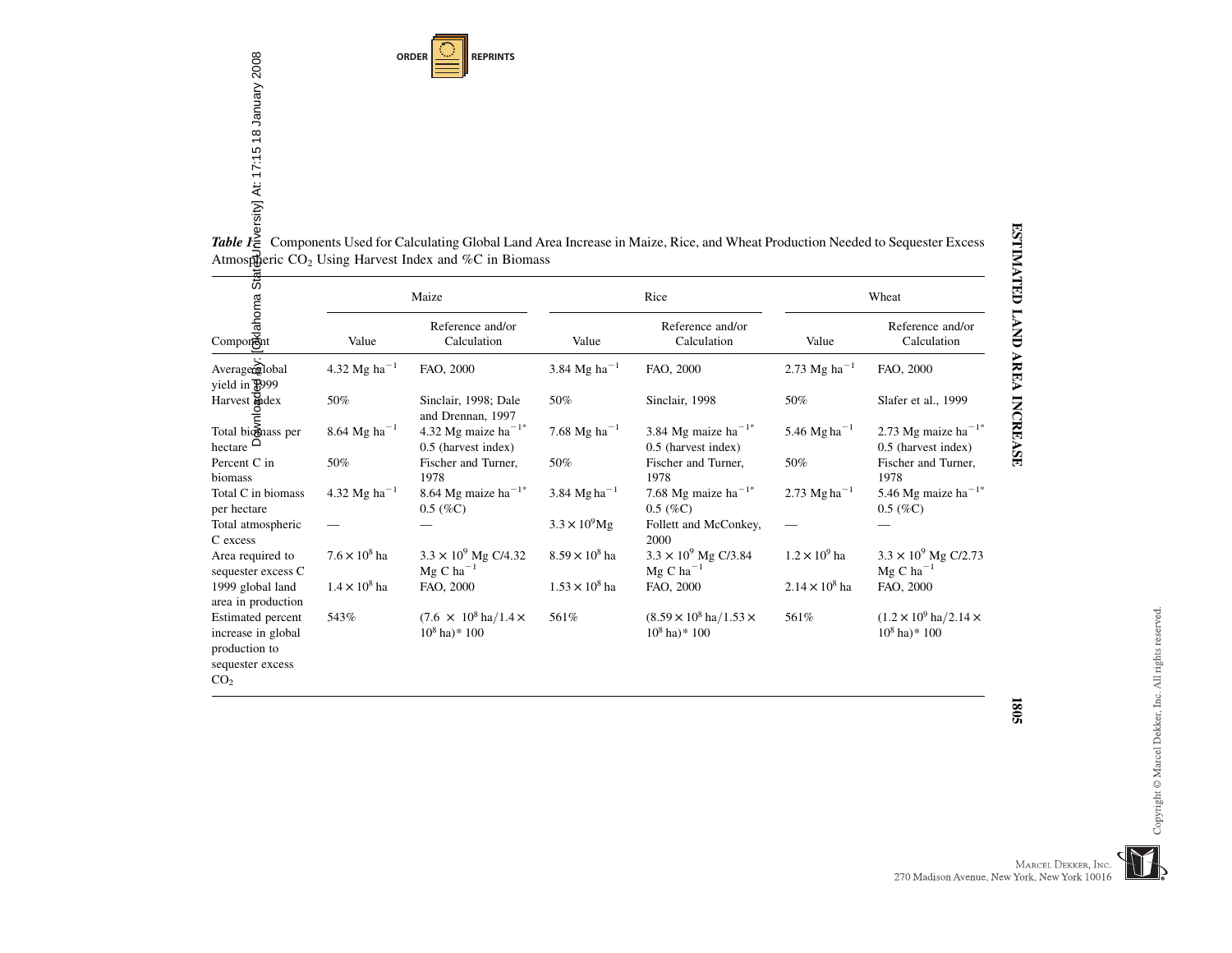| <b>ORDER</b> |  | <b>REPRINTS</b> |
|--------------|--|-----------------|
|--------------|--|-----------------|

#### 1806 WRIGHT ET AL.

environmentally friendly means for decreasing atmospheric C. Increased soil organic matter, higher biomass production, decreased nutrient loss, and improved soil and water quality are other benefits from increased sequestration in soil/plant systems (11). However, some ill effects of major land use change are degradation of sensitive ecosystems (from erosion of highly erodable land or desertification in arid regions), increased energy costs for production, and large economic investments. Schlesinger (12) noted that as agricultural production increases, the net C sequestered by the crop is nullified by the  $CO<sub>2</sub>$  released from fertilization, irrigation, and manuring. For example, the Haber-Bosch process produces 1180 kg CO2 per 1000 kg N synthesized.

At this stage in earth's history, it is believed that mankind can make strides to decrease the current excess C accumulation in the atmosphere. Creating agricultural ecosystems that scrub  $CO<sub>2</sub>$  is a widely held solution to this global dilemma. The objective of this work was to estimate the amount of area required to annually sequester the 3.3 Pg C excess by three different cropping systems (maize, rice, or wheat), temperate forest, or temperate rangeland ecosystems.

#### RESULTS

Many scientists believe that agriculture is the answer to reducing the rising  $CO<sub>2</sub>$  levels in the atmosphere. The increase in global agricultural land area required to sequester the excess 3.3 Pg C per year is evaluated in this work. Terrestrial C storage and fluxes within plants are very difficult to quantify on a global scale, ranging from 420 to 830 Pg C in living plant tissue (13). Currently, a great deal of uncertainty exists concerning methods and models used to determine the total plant Cpool.Forthiswork,priordatafromnumeroussourcesiscompiledtodeterminethe total C sequestered per year for maize, rice, wheat, rangeland, and temperate forest ecosystems. The assumption that C sequestering ability is constant across varieties of corn, wheat, and rice is made for the calculations.

#### Maize Cropping System

Worldwide, maize ranks first in cereal grain production with an approximate  $5.97 \times 10^8$  Mg produced in 1999 (14). This approach uses the mean harvest index and percent C in plant biomass along with average global maize yield (Table 1). To determine the total mass of C sequestered by the global corn crop, a worldwide mean yield of 4.32 Mg maize  $ha^{-1}$  (14) is divided by the 0.5 harvest index (15,16) for a total of 8.64 Mg biomass ha<sup>-1</sup>. The total biomass per hectare is multiplied by the 50% C in maize tissue (17) resulting in a total of Copyright © Marcel Dekker, Inc. All rights reserved

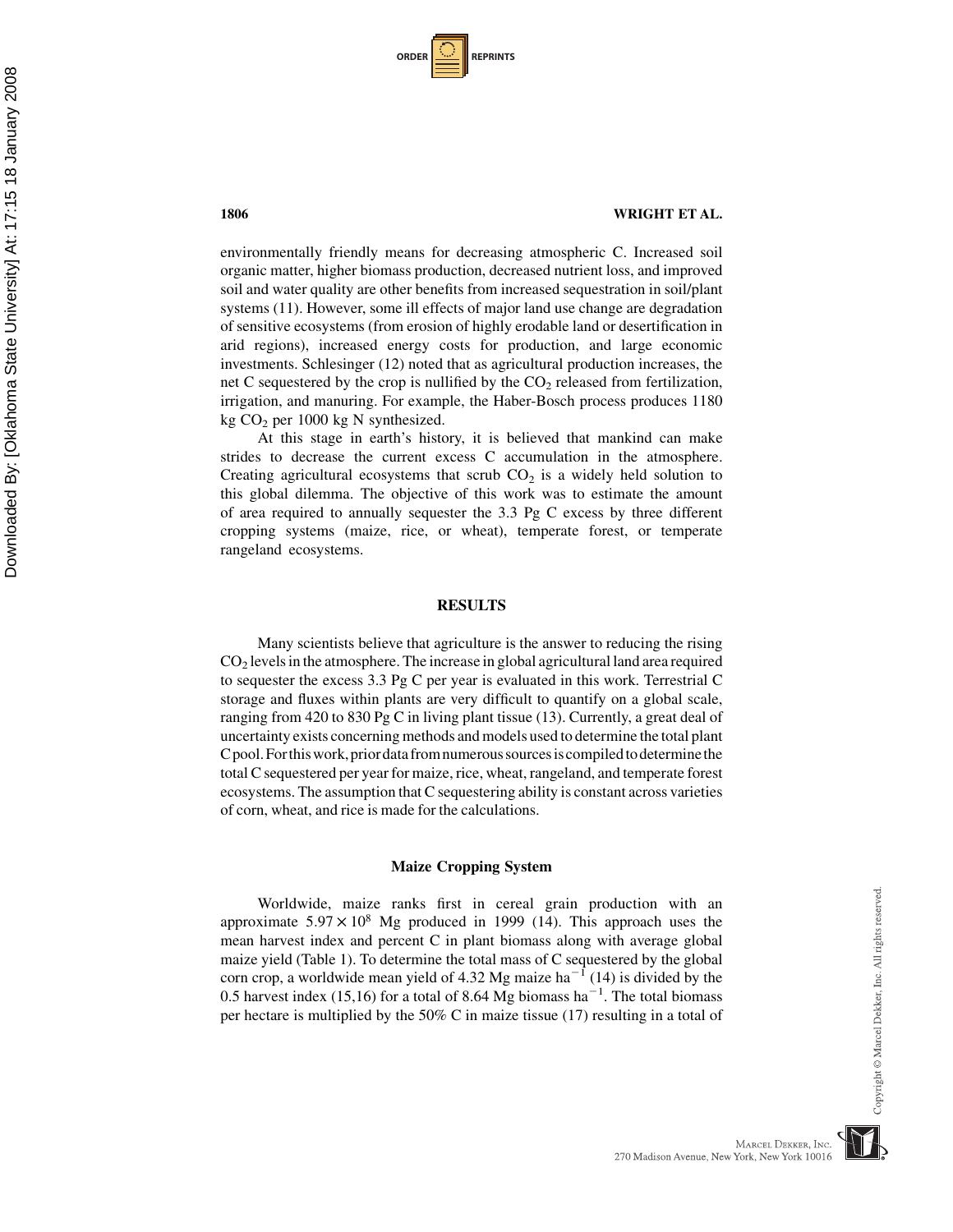**ORDER REPRINTS**

| Table 2:<br>Phiversity] At: 17:15 18 January 2008<br>Phiversity] At: 17:15 18 January 2008<br><b>ORDER</b>     | <b>REPRINTS</b>                            |                                                                                                                         |
|----------------------------------------------------------------------------------------------------------------|--------------------------------------------|-------------------------------------------------------------------------------------------------------------------------|
|                                                                                                                |                                            |                                                                                                                         |
|                                                                                                                |                                            |                                                                                                                         |
|                                                                                                                |                                            |                                                                                                                         |
|                                                                                                                |                                            |                                                                                                                         |
|                                                                                                                |                                            |                                                                                                                         |
|                                                                                                                |                                            |                                                                                                                         |
|                                                                                                                |                                            |                                                                                                                         |
|                                                                                                                |                                            |                                                                                                                         |
|                                                                                                                |                                            |                                                                                                                         |
| Excess dtmospheric CO <sub>2</sub> Using Net Primary Productivity of Ecosystems from Amthor et al. (1998) Data |                                            | Components Used for Calculating the Global Land Area Increase of Temperate Forest and Rangeland Ecosystems to Sequester |
|                                                                                                                |                                            |                                                                                                                         |
| $\overline{a}$<br>Component                                                                                    | Value                                      | Reference and/or Calculation                                                                                            |
| Temperate forest ecosystem                                                                                     |                                            |                                                                                                                         |
| Mean net primary productivity of                                                                               | 6.7 Mg C ha <sup>-1</sup> yr <sup>-1</sup> | Amthor et al., 1998                                                                                                     |
| temperate forests per hectare                                                                                  |                                            |                                                                                                                         |
| Total aroual excess atmospheric C                                                                              | $3.3 \times 10^{9}$ Mg                     | Follett and McConkey, 2000                                                                                              |
| Area reguired to sequester excess                                                                              | $4.93 \times 10^8$ ha                      | $3.3 \times 10^9$ Mg C yr <sup>-1</sup> /6.7 Mg C ha <sup>-1</sup> yr <sup>-1</sup>                                     |
| CO <sub>2</sub>                                                                                                | $7.5 \times 10^8$ ha                       |                                                                                                                         |
| Global Tand area currently under<br>temperate forest                                                           |                                            | Amthor et al., 1998                                                                                                     |
| Estimated increase in global temperate                                                                         | 66%                                        | $(4.93 \times 10^8 \text{ ha}/7.5 \times 10^8 \text{ ha}) \times 100$                                                   |
| forest area to sequester excess                                                                                |                                            |                                                                                                                         |
| CO <sub>2</sub>                                                                                                |                                            |                                                                                                                         |
| Temperate rangeland ecosystem                                                                                  |                                            |                                                                                                                         |
| Mean net primary productivity of                                                                               | 3.5 Mg C ha <sup>-1</sup> yr <sup>-1</sup> | Amthor et al., 1998                                                                                                     |
| temperate rangeland per hectare                                                                                |                                            |                                                                                                                         |
| Total annual excess atmospheric C                                                                              | $3.3 \times 10^{9}$ Mg                     | Follett and McConkey, 2000                                                                                              |
| Area required to sequester excess<br>CO <sub>2</sub>                                                           | $9.43 \times 10^8$ ha                      | $3.3 \times 10^9$ Mg C yr <sup>-1</sup> /3.5 Mg C ha <sup>-1</sup> yr <sup>-1</sup>                                     |
| Global land area currently under                                                                               | $1.25 \times 10^9$ ha                      | Amthor et al., 1998                                                                                                     |
|                                                                                                                |                                            |                                                                                                                         |
|                                                                                                                |                                            |                                                                                                                         |
| temperate rangeland<br>Estimated increase in global temperate                                                  | 75%                                        | $(9.43 \times 10^8 \text{ ha}/1.25 \times 10^9 \text{ ha}) \times 100$                                                  |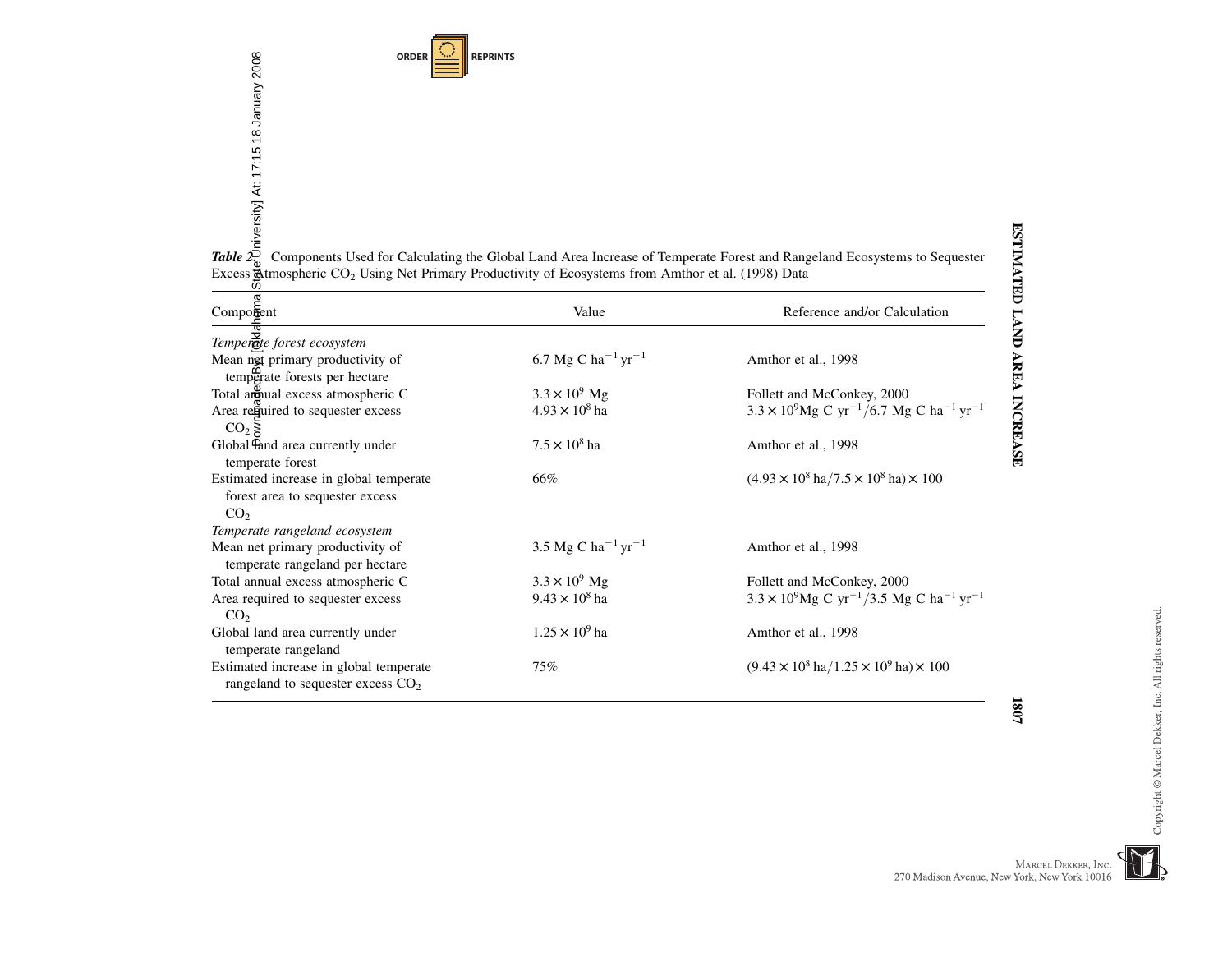| <b>ORDER</b> |  | <b>REPRINTS</b> |
|--------------|--|-----------------|
|--------------|--|-----------------|

4.32 Mg C ha<sup>-1</sup> sequestered annually. Finally, the 3.3 Pg C (6) in the atmosphere is divided by the 4.32 Mg C ha<sup>-1</sup> (14) to obtain a value of  $7.4 \times 10^8$ ha of maize per year required to assimilate the surplus C. To find the increase in global maize production, the  $7.4 \times 10^8$ ha is divided by the area under corn production in 1999,  $1.4 \times 10^8$ ha (14), and a 529% increase in total corn production is found. Using data published by Lohry (10), the estimated increase in maize production needed would be 476% beyond current production area.

#### Rice Cropping System

Rice production ranks second among cereals in hectares cultivated globally (14). For the increased area estimation of rice systems, the mean harvest index and percent C data is used for the first calculation. For this calculation, a mean global rice yield of 3.84 Mg ha<sup> $-1$ </sup> (14) is divided by a harvest index of 0.5 (15) to acquire a total biomass of 7.68 Mg rice ha<sup> $-1$ </sup> (Table 1). Then, the rice biomass per hectare is multiplied by the percent C, 50% (17), for a mean total C of 3.84 Mg C sequestered for every hectare of rice grown. Thus an area of  $8.3 \times 10^8$ ha is needed (3.3 Pg C/3.84 Mg C ha<sup>-1</sup> rice) to remove the  $3.3 \times 10^9$  Mg C. The area is a 544% increase from the  $1.5 \times 10^8$ ha under production in 1999 (14).

#### Wheat Cropping System

Wheat is the third ranking cereal crop with an approximate  $5.9 \times 10^8$  Mg of grain produced in 1999 (14). The mean global wheat yield from the FAO (14) database records an average of 2.73 Mg wheat per hectare. The average yield is divided by the mean harvest index of 0.5 (18) and the quotient is multiplied by the 50% C (17) in the tissue to find a total of 2.73 Mg C ha<sup>-1</sup> in the wheat biomass (Table 1). The final step is to divide the biomass C per hectare by the 3.3 Pg C in the atmosphere. This results in  $1.2 \times 10^9$  ha of wheat necessary to sequester the annual atmospheric C excess, which would be a 548% increase in global wheat production  $(2.14 \times 10^8)$ ha cultivated in 1999). The increase in wheat production necessary to sequester excess atmospheric C would be 467% beyond current production land area using Lohry (10) data.

#### Temperate Forest Ecosystem

The temperate forest ecosystem is chosen to represent the global region where agroforestry currently or potentially can be practiced. Dixon et al. (19) estimated that between  $5.9-12.2 \times 10^8$  has of land are technically suitable for the

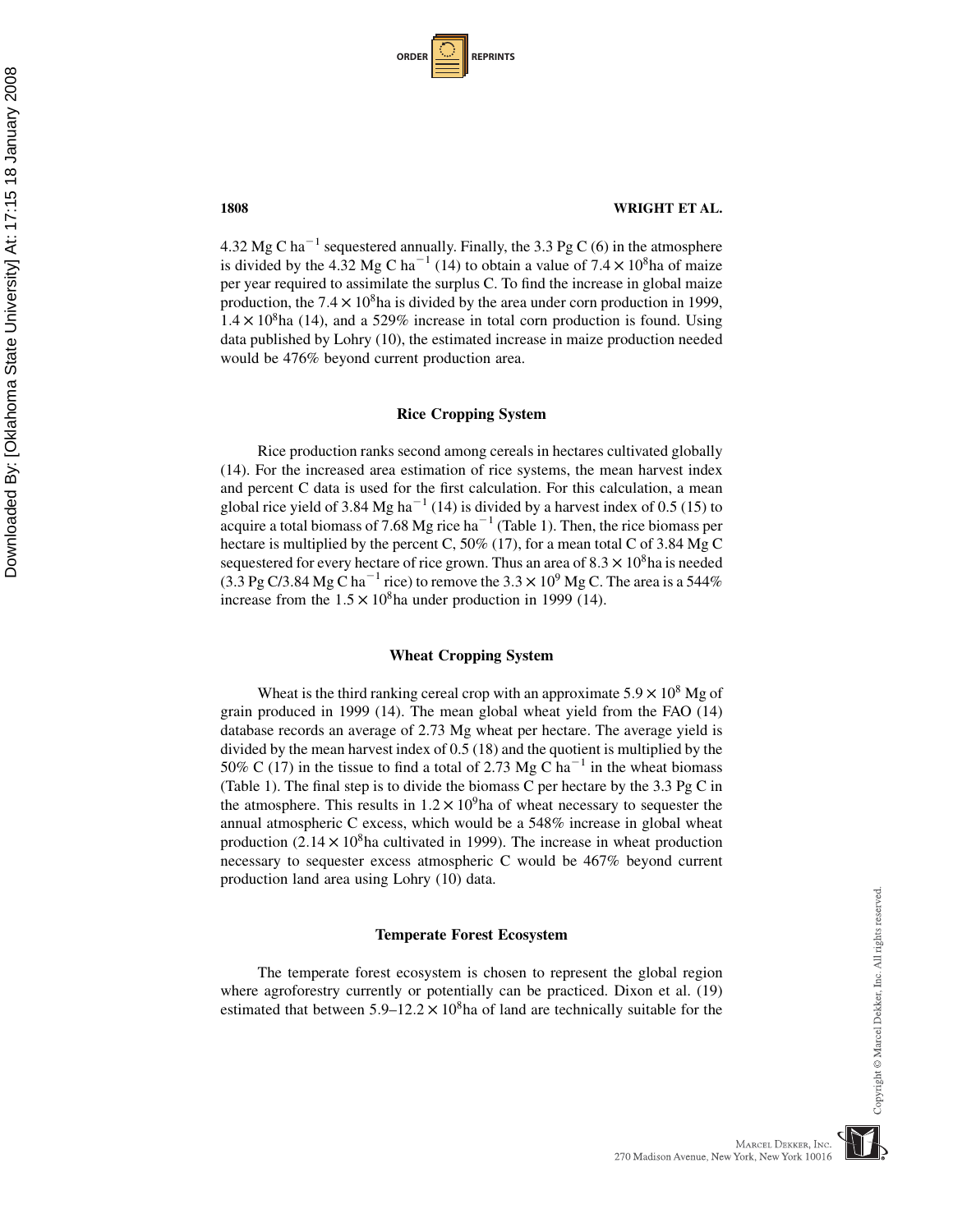| <b>ORDER</b> |  | <b>REPRINTS</b> |
|--------------|--|-----------------|
|--------------|--|-----------------|

#### **ESTIMATED LAND AREA INCREASE 1809** 1809

establishment of agroforestry in Africa, Asia, North and South America. For this work, the estimate by Amthor et al. (20) of  $7.5 \times 10^8$ ha of temperate and plantation forest is used for the first calculation. A second method is used to crosscheck these results and the estimate of  $9.0 \times 10^8$ ha of temperate forest by Bolin (21) will be utilized. Net primary productivity of temperate forests established through prior data is utilized for both calculations to determine the C sequestering ability of these ecosystems.

Using the data provided by Amthor et al. (20), a mean net primary productivity of 6.7 Mg C ha<sup>-1</sup> yr<sup>-1</sup> is assimilated in forest vegetation (Table 2). To find the area needed to sequester the excess atmospheric C, the 3.3 Pg C surplus is divided by 6.7 Mg C ha<sup>-1</sup> yr<sup>-1</sup> resulting in a total area of  $4.9 \times 10^8$ ha needed to sequester the excess 3.3 Pg C. Bolin (21) estimated a primary productivity of 7.1 Mg C ha<sup>-1</sup> yr<sup>-1</sup> for a temperate forest ecosystem. Dividing the 3.3 Pg C excess by the primary productivity generates a land area of  $4.6 \times$ 108ha needed to sequester excess atmospheric C. The areas calculated by Amthor (20) and Bolin (21) represent a global increase in temperate forestry of 66% and 52%, respectively.

#### Temperate Rangeland Ecosystem

Rangeland ecosystems cover a large geographic region, which includes shrubland, grassland, and open forest areas. Approximately 47% of the earth's land surface is occupied by rangeland (22). Due to the broad interpretation of a rangeland ecosystem, the estimation of the global land area and net primary productivity of range has differed greatly in prior research. Data from Amthor et al. (20) and Bolin (21) is used for the rangeland ecosystem calculations.

Amthor et al. (20) reported a mean net primary productivity for a temperate rangeland ecosystem of 3.5 Mg C ha<sup>-1</sup> yr<sup>-1</sup>. The 3.3  $\times$  10<sup>9</sup> Mg excess of atmospheric C is divided by the 3.5 Mg C ha<sup>-1</sup> yr<sup>-1</sup> and a solution of  $9.4 \times 10^8$ ha is found (Table 2). This area constitutes an increase of 75% from the  $1.25 \times 10^9$ ha currently in rangeland. Bolin (21) documented a biomass production of 4.6 Mg C  $ha^{-1} yr^{-1}$  for a range system. Dividing the excess C by the productivity yields an area of  $7.1 \times 10^8$ ha. From the  $9.0 \times 10^8$ ha currently under range reported by Bolin, the  $7.1 \times 10^8$ ha increase is approximately a 79% rise in global land area.

#### DISCUSSION

The objective of this work was to compute the sequestering potential of agricultural ecosystems and the feasibility of converting land into temperate forest, rangeland, maize, rice, or wheat to reduce the atmospheric  $CO<sub>2</sub>$ 

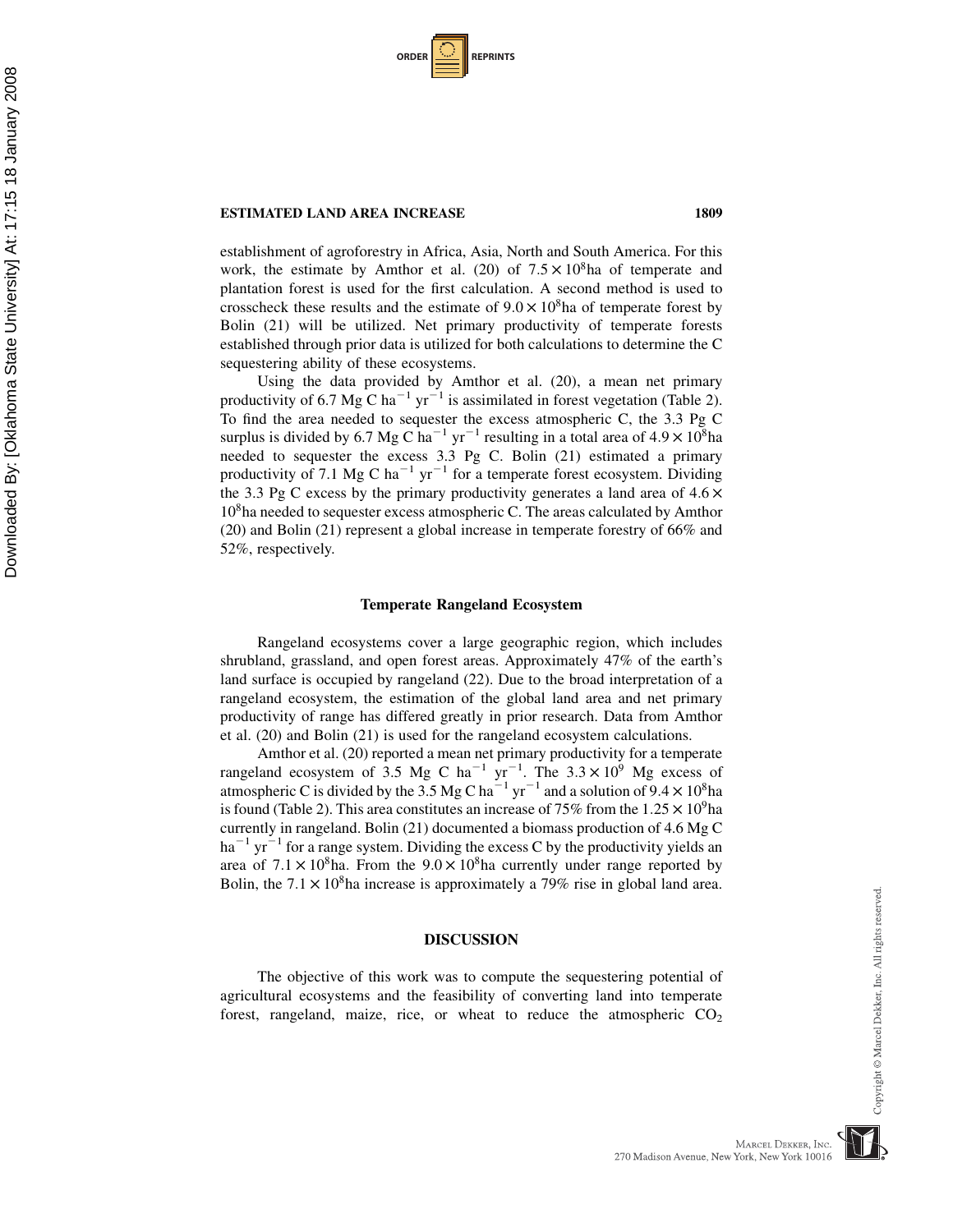| <b>ORDER</b> |  | <b>REPRINTS</b> |
|--------------|--|-----------------|
|--------------|--|-----------------|

#### 1810 WRIGHT ET AL.

concentrations. Tropical and temperate forests, temperate woodland, tropical savanna, and temperate grasslands are environments with suitable climates that most likely could support crop production. Of the total C sequestered by these ecosystems maize, rice, and corn cropping systems (the top three cereal crops grown worldwide) only account for approximately 4% of the C sequestered. Additionally, the net productivity of corn, rice, and wheat are considerably lower than native ecosystems. Other ecosystems exist that could be accounted for in the table, but the chosen ecosystems represent the largest biomes that man can conceivably replace with agriculture.

Although the calculations are simple and the estimates ignore numerous other factors, the areas computed provide a relative idea of the impracticality of agricultural land conversion to reduce atmospheric C. In particular, the millions of additional hectares needed for maize, rice, and wheat production would require vast amounts of resources, labor, finances, and suitable land. Agroforestry appears to be the most sensible agricultural system evaluated that mankind could realistically implement to reduce global  $CO<sub>2</sub>$  levels. With a net primary productivity of  $6.7 - 7.1$  Mg C ha<sup>-1</sup>, temperate forestry ecosystems require less management and inputs than cropping systems and exhibit significantly higher productivity values over the cereal crops. A 52–66% increase of temperate forests is still improbable, but much more rational than the other ecosystems analyzed. Rangeland can also play a significant role by storing large volumes of soil organic C. Approximately 75% of terrestrial C is stored in the soil (11), therefore, agricultural systems that do not employ cultivation could substantially aid in C sequestration.

Transforming land into agricultural ecosystems cannot be viewed as a plausible solution to combat global warming. The environmental impacts associated with expanding global agriculture would be increased fossil fuel consumption, a rise in methane emission from rice paddies and  $NO<sub>x</sub>$  from grassland ecosystems, and a decrease in soil organic matter. The conversion of native ecosystems into millions of agricultural hectares would significantly alter plant and wildlife habitats across the globe. Shifting land use could also change global nutrient cycling. For example, increased crop production will in turn cause greater plant ammonia loss that could impact atmospheric, oceanic, and freshwater nitrogen pools.

#### **CONCLUSIONS**

The conversion of land into agricultural ecosystems could improve the sequestration of atmospheric C; however, the effectiveness of this practice would be marginal due to the enormous land area conversion required to assimilate the 3.3 Pg of atmospheric C accumulating annually. Of the ecosystems evaluated in

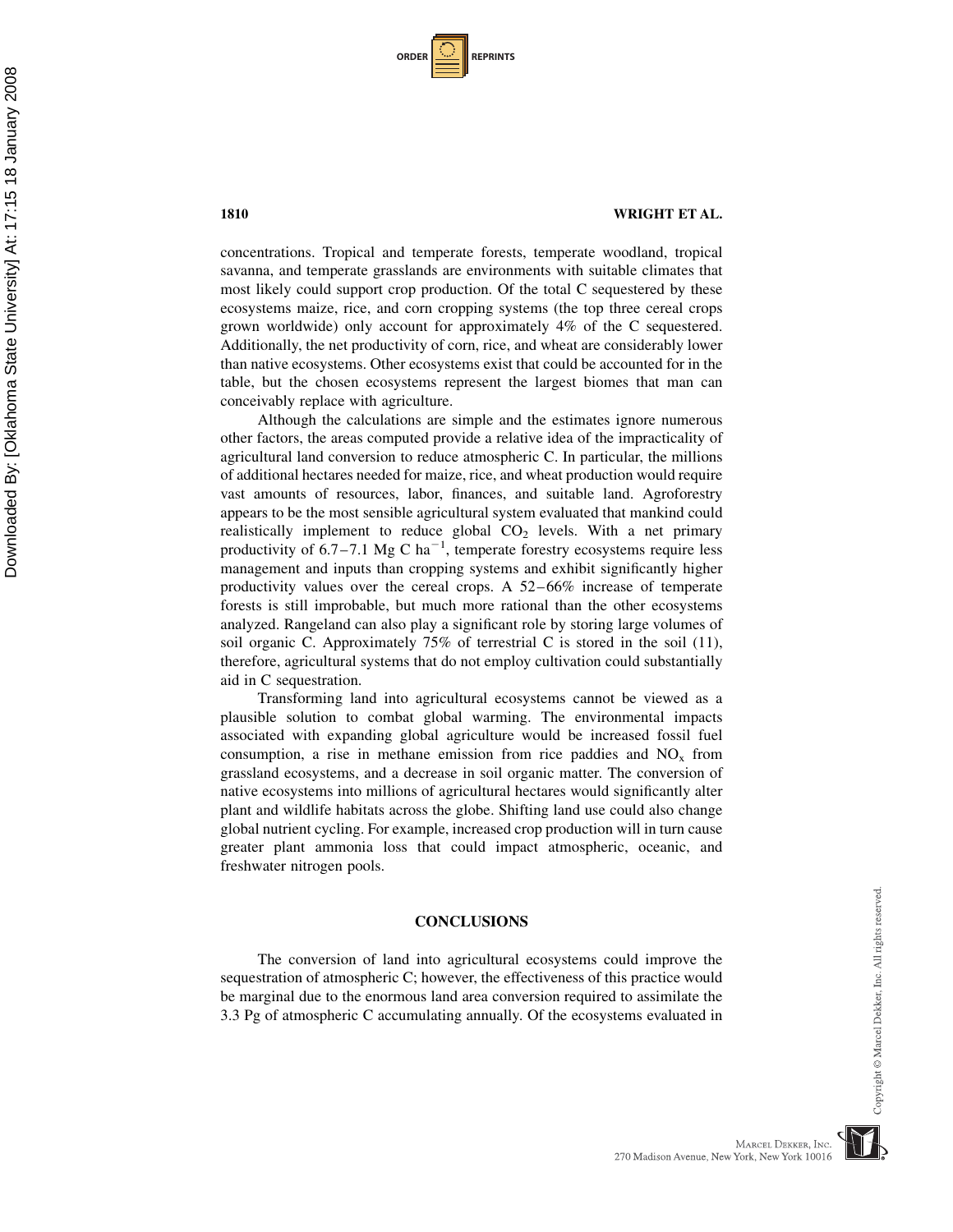| <b>ORDER</b> |  | <b>REPRINTS</b> |
|--------------|--|-----------------|
|--------------|--|-----------------|

#### **ESTIMATED LAND AREA INCREASE 1811**

Downloaded By: [Oklahoma State University] At: 17:15 18 January 2008

Downloaded By: [Oklahoma State University] At: 17:15 18 January 2008

this work, temperate forests sequester more C per year  $(6.7-7.1 \text{ Mg C ha}^{-1} \text{ yr}^{-1})$ and require the smallest net global increase in land area (an addition of  $4.6-4.9 \times$  $10<sup>8</sup>$ ha) when compared to other systems. The maize cropping system is the most effective in C sequestration of the cereal crops calculated with an estimated potential of 4.3 Mg C ha<sup>-1</sup> yr<sup>-1</sup>, or  $6.0 \times 10^8$  Mg C per year. Using this C sequestering potential for maize, an additional  $6.7-7.6 \times 10^8$  ha of corn production would be needed to absorb the surplus atmospheric C. The worldwide land area under maize production in 1999 was  $1.4 \times 10^8$  ha; therefore, a 476– 546% increase in global maize production would be required. To realize the area calculated, land unsuitable for agriculture would likely have to be utilized. Furthermore, large volumes of natural and economic resources would be consumed in order to implement agricultural production in the areas needed to reduce the atmospheric  $CO<sub>2</sub>$  level. It is important to note that these calculations are for current emissions. If emissions increased or decreased, the static calculations reported here would obviously change.

#### **REFERENCES**

- 1. U.S. Environmental Protection Agency, Inventory of U.S. Greenhouse Gas Emissions and Sinks: 1990–1994, 1995; EPA-230-R-96-006 U.S. Government Printing Office: Washington, DC.
- 2. United Nations Conference on Trade and Development, Combating Global Warming: Study on a Global System of Tradeable Carbon Emission Entitlements, UNCTAD/RDP/DFP/1 1992.
- 3. Wittwer, S.H. Carbon Dioxide Levels in the Biosphere: Effects on Plant Productivity. CRC Critical Rev. Plant Sci. 1985, 2, 171–198.
- Perry, A.M. Estimating the Greenhouse Effect. Science 1983, 222, 1072.
- 5. Keeling, C.D.; Whorf, T.P. Atmospheric  $CO<sub>2</sub>$  Records from Sites in the SIO Air Sampling Network. Trends: A Compendium of Data on Global Change; Carbon Dioxide Information Analysis Center. Oak Ridge National Laboratory: Oak Ridge, TN 1998.
- 6. Follett, R.F.; McConkey, B. The Role of Cropland Agriculture for C Sequestration in the Great Plains. In Proceedings of Great Plains Soil Fertility Conference. Schlegel, A., Ed.; March 7–8, 2000: Denver, CO 2000; 1–15.
- 7. Skog, K.E.; Nicholson, G.A. Carbon Cycling Through Wood Products: The Role of Wood and Paper Products in Carbon Sequestration. Forest Prod. J. 1998, 48 (7/8), 75–83.
- 8. Mullen, R.W.; Thomason, W.E.; Raun, W.R. Estimated Increase in Atmospheric Carbon Dioxide Due to Worldwide Decrease in Soil Organic Matter. Commun. Soil Sci. Plant Anal. 1999, 30 (11–12), 1713–1719.
- 9. Rosenzweig, C.; Hillel, D. Carbon Dioxide, Climate Change, and Crop

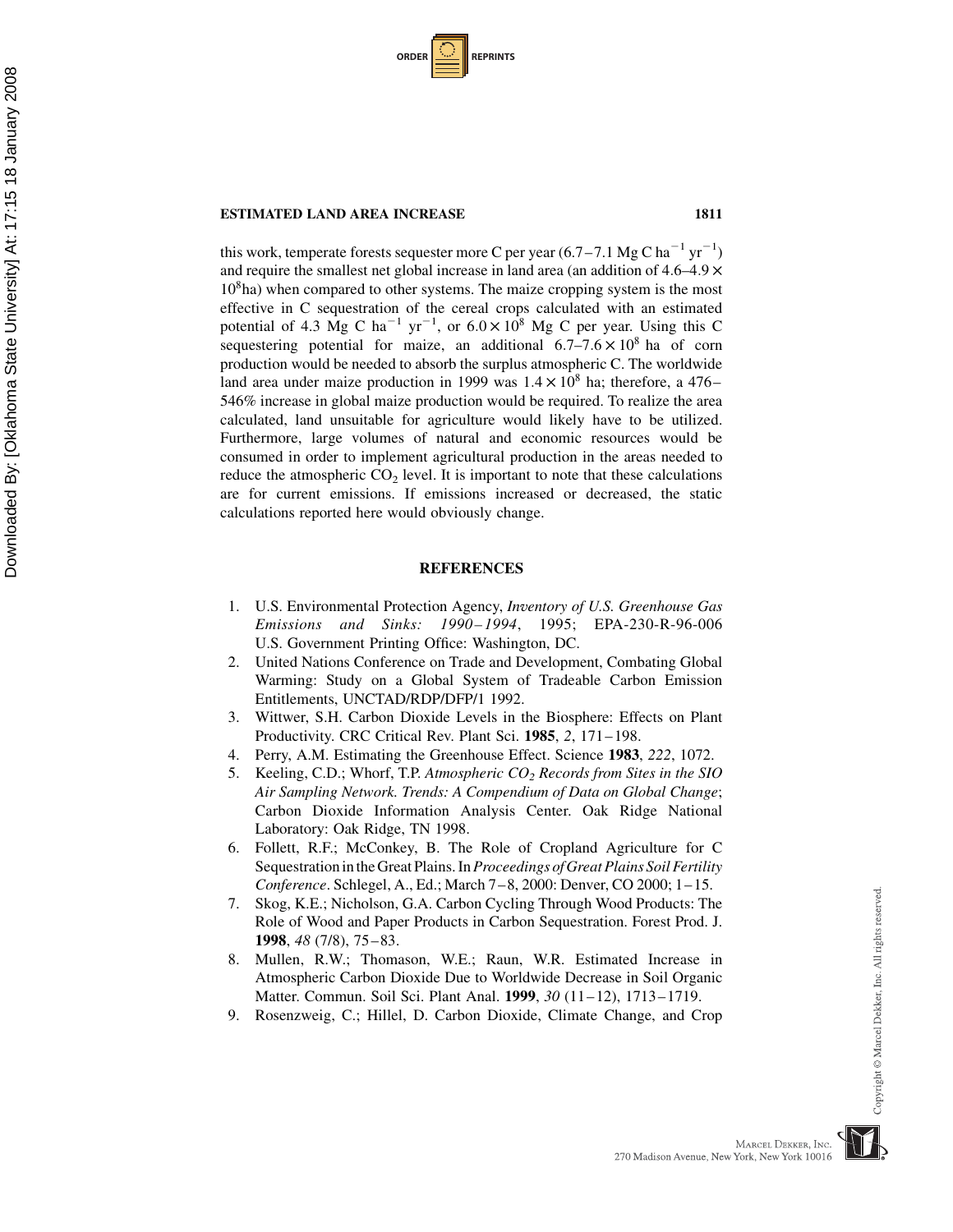| <b>ORDER</b> |  | <b>REPRINTS</b> |
|--------------|--|-----------------|
|--------------|--|-----------------|

Yields. In Climate Change and the Global Harvest. Rosenzweig, C., Hillel, D. Eds.; Oxford Press: New York, NY 1998; 71.

- 10. Lohry, B. One answer to Global Warming: High-Yield Agriculture. Fluid J. 1998, Spring, 22–25.
- 11. U.S. Department of Energy. Carbon Sequestration State of the Science Online. Available at http://www.fe.doe.gov/coal\_power/sequestration/index\_rpt.html; (verified 1 March 2000).
- 12. Schlesinger, W.H. Carbon Sequestration in Soils. Science 1999, 284, 209.
- 13. Post, W.M.; Peng, T.; Emanuel, W.R.; King, A.W.; Dale, V.H.; DeAngelis, D.L. The Global Carbon Cycle. Am. Sci. 1990, 78, 310–326.
- 14. Food and Agriculture Organization of the United Nations. Available at http://apps.fao.org/lim500/nph-wrap.pl?Production.Crops.Primary&Domain=SUA&servlet=1. (verified 1 March 2000).
- 15. Sinclair, T.R. Historical Changes in Harvest Index and Crop Nitrogen Accumulation. Crop Sci. 1998, 38, 638–643.
- 16. Dale, A.E.; Drennan, D.S.H. Transplanted Maize (Zea mays) for Grain Production in Southern England. II. Effects of Planting Date, Transplant Age and Cultivar on Growth, Development and Harvest Index. J. Agric. Sci. 1997, 128, 37–44.
- 17. Fischer, R.A.; Turner, N.C. Plant Productivity in the Arid and Semiarid Zones. Transpiration, Water Use Efficiency, Assimilate Partitioning Annual Review of Plant Physiology 1978, 29, 277–317.
- 18. Slafer, G.A.; Araus, J.L.; Richards, R.A. Physiological Traits that Increase the Yield Potential of Wheat. In Wheat: Ecology and Physiology of Yield Determination. Satorre, E.H., Slafer, G.A. Eds.; Food Products Press: Binghamton, NY 1999; 379–415.
- 19. Dixon, R.K.; Winjum, J.K.; Andrasko, K.J.; Lee, J.J.; Schroeder, P.E. Integrated Land-Use Systems: Assessment of Promising Agroforestry and Alternative Land-Use Practices to Enhance Carbon Conservation and Sequestration. In Climate Change: Significance for Agriculture and Forestry; White, D.H., Howden, S.M. Eds.; Kluwer Academic Publishers: Norwell, MA 1994; 71–92.
- 20. Amthor, J.S.; Huston, M.A. Terrestrial Ecosystem Responses to Global Change: A Research Strategy; ORNL/TM-1998/27. Oak Ridge National Laboratory: Oak Ridge, TN 1998.
- 21. Bolin, B.; Degens, E.T.; Duvigneaud, P.; Kempe, S. The Global Biogeochemical Carbon Cycle. In The Global Carbon Cycle; Bolin, B., Degens, E.T., Kempe, S. Eds.; John Wiley and Sons: New York, NY 1979;  $1-56$ .
- 22. Heady, H.F. Rangeland Management; McGraw-Hill: New York, NY 1975.